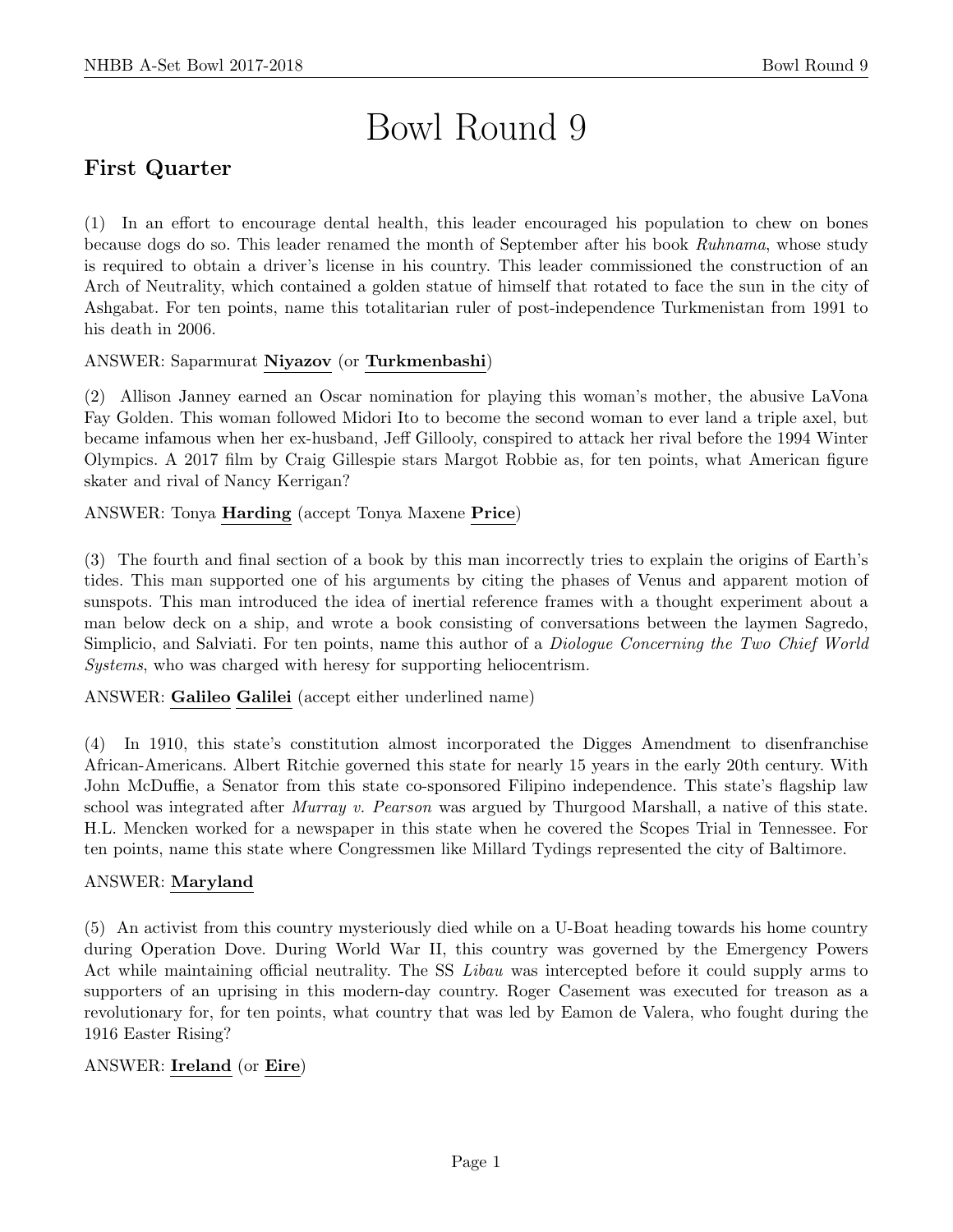(6) In a battle in this province, Zhang Shijie was tricked by music to think that the enemy had a banquet. The Battle of Yamen occurred in this southern province, where the Hong factories operated prior to the Opium Wars. The Pearl River Delta lies in this province, which borders the special administrative regions of Hong Kong and Macau. The most populous province in China is, for ten points, what region that contains a city once known as Canton?

# ANSWER: Guangdong

(7) This group was led by the "Fighting Parson" John Elder, and another member, Lazarus Stewart, was killed in the Wyoming Massacre. John Penn placed a bounty on this group, who attacked victims in protective custody at Lancaster. Benjamin Franklin forced this group to disperse at Germantown. This group committed the Conestoga Massacre against the Susquehannock Indians. For ten points, name this group of Pennsylvanian vigilantes who acted against Native Americans in the wake of Pontiac's Rebellion.

# ANSWER: Paxton Boys

(8) Marie van Goethem worked in this profession and, at age 14, served as a model for a bronze sculpture with a wax-covered skirt. A bronze statuette of a girl wearing bangles was found in Mohenjo-daro in 1926 and is named for this assumed activity. This action is depicted in statutes of Shiva nataraja, in which the god is encircled by a ring of fire with one leg raised. For ten points, name this activity depicted in Edgar Degas paintings of women practicing at the barre or performing in ballets.

ANSWER: dancing (accept anything related to dance, including ballet; accept Little Dancer of Fourteen Years; accept Dancing Girl; accept Cosmic Dancer and similar)

(9) This scientist led a task force that outlined plans for a permanent lunar base and a manned mission to Mars in a strategic initiative regarding "America's Future in Space." Donald Kutyna was leaked internal documents by this figure, who sat with him on the Rogers Commission. This astronaut was insultingly asked "Will the flight affect your reproductive organs?" before a mission aboard the Challenger. For ten points, name this astronaut, the first American woman in space.

# ANSWER: Sally Ride

(10) Byzantine Emperor Michael VIII claimed in his autobiography that he was God's instrument to save the people of this region. Pope Adrian IV agreed to the Treaty of Benevento with a ruler from this region. The Hauteville family established this region's namesake kingdom under Roger II, whose daughter Constance eventually married Holy Roman Emperor Henry V. This island rebelled against the Angevin rule of Charles I during its namesake "vespers." For ten points, name this kingdom primarily based on an island south of mainland Italy.

# ANSWER: Kingdom of Sicily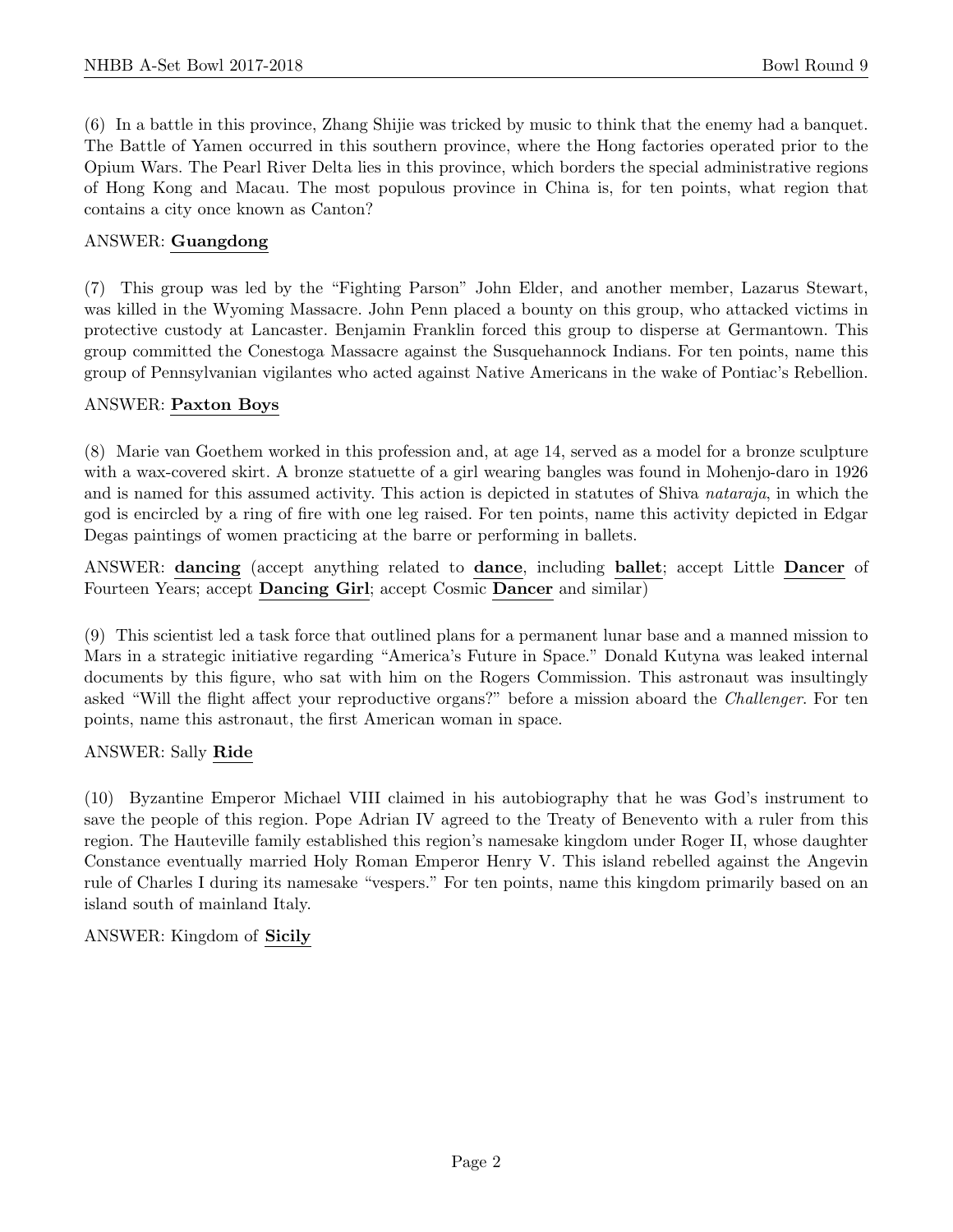# Second Quarter

(1) In 1969, protesters at this university advocated the creation of a Black Studies program during the Allen Building Takeover. This university's president, Terry Sanford, tried to place the Richard Nixon Presidential Library at this school, which was initially founded by Quakers and Methodists in the town of Trinity. One namesake of this school fought the Black Patch Wars and bought Lucky Strike as head of the American Tobacco Company. For ten points, name this private university in Durham, North Carolina.

#### ANSWER: Duke University

BONUS: After the assassination of Martin Luther King, students at Duke held a week-long Silent Vigil protesting racial discrimination and the non-recognition of Duke's local chapter in this union for non-academic employees. This union, part of the AFL-CIO, is the largest union of public workers in the country.

#### ANSWER: American Federation of State, County and Municipal Employees (or AFSCME)

(2) During this war, an imprisoned king rode across Europe in fifteen days to rejoin his troops, only to die a few years later at the siege of Frederiksten. In this war's decisive battle, one side's attempts to appoint Alexander Menshikov as head of the Cossacks led Ivan Mazepa to defect. The Treaty of Nystad ended this war, shortly after military reforms led to a great Russian victory at Poltava. For ten points, name this war in which Peter the Great prevailed over the Swedish Empire.

#### ANSWER: Great Northern War

BONUS: After the Battle of Poltava, Charles XII of Sweden fled to the Ottoman Empire; the Russians were not happy, and waged this campaign from 1710 to 1711.

#### ANSWER: Pruth River campaign

(3) This thinker argued that totemic religions played a large part in developing the collective consciousness of a people in his Rules of the Sociological Method. In one study, this man pointed to stronger Catholic social controls as diminishing a phenomenon that he divided into egoistic, altruistic, fatalistic, and anomic types. Auguste Comte inspired, for ten points, what author of Elementary Forms of Religious Life and Suicide, a French pioneer of sociology?

#### ANSWER: Emile Durkheim

BONUS: In his first published work, Durkheim stated that this phenomenon in Society necessitated the development of "organic solidarity" over "mechanical solidarity."

#### ANSWER: the Division of Labor (in Society)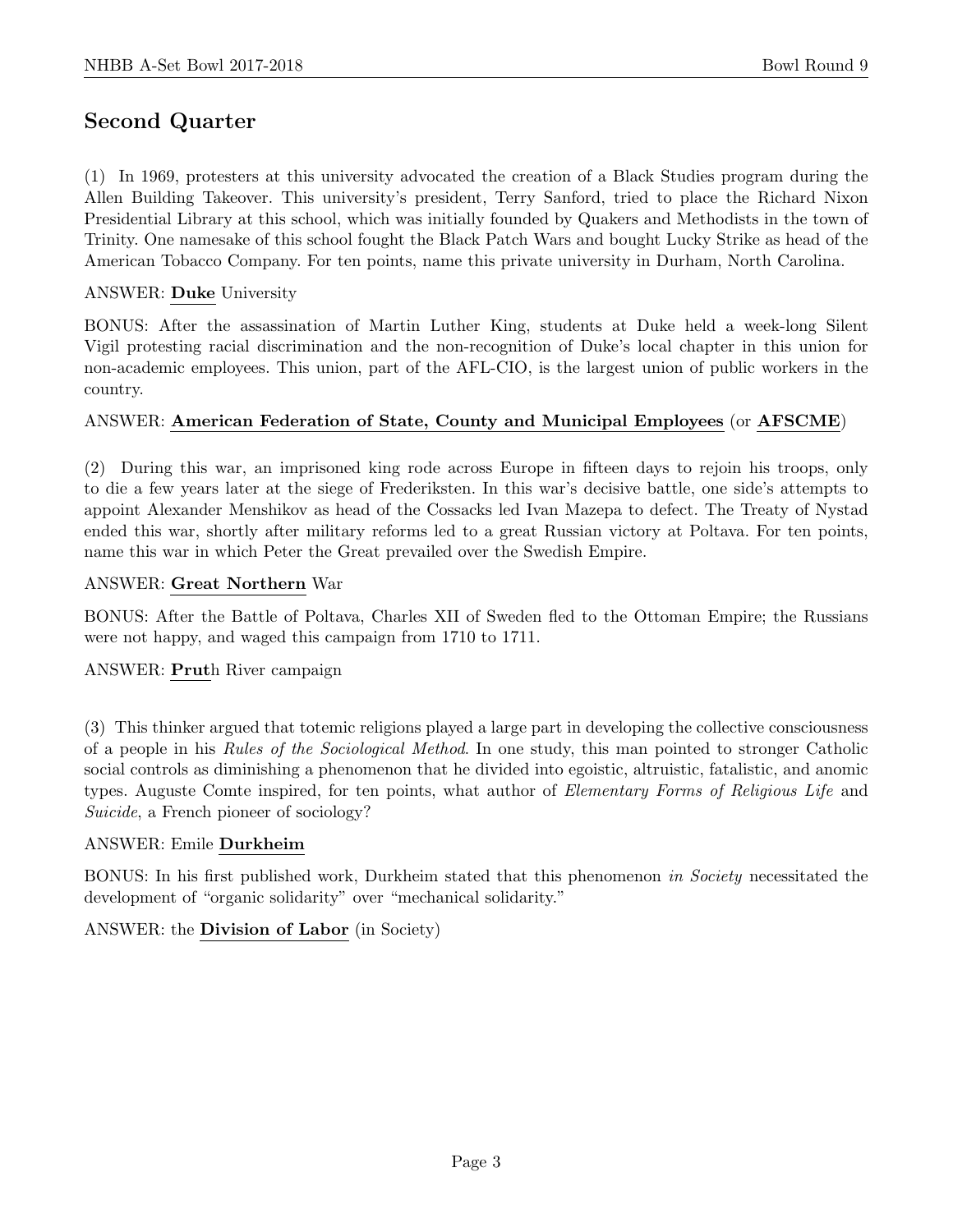(4) Attack ads aired against this man in South Carolina accused him of fathering an illegitimate child with an African-American woman, though the images used were actually of his adopted Bangladeshi daughter. This man, who was permanently injured during a fire on board the USS Forrestal, sponsored a campaign finance reform act with Russ Feingold and entered the Senate by winning a seat vacated by Barry Goldwater. For ten points, name this Vietnam War veteran and longtime Arizona congressman.

#### ANSWER: John McCain

BONUS: Russ Feingold, McCain's co-sponsor on campaign finance reform, was a three-term senator from this Midwestern state, which has also been represented by Isaac Walker and Herb Kohl.

#### ANSWER: Wisconsin

(5) This initiative may have led to the murder of exiled president Jango Goulart. As part of this initiative, Celestina Almada was forced to listen to her husband Martin's torture over telephone, prompting a search for documentation of this initiative in the Archives of Terror. Manuel Contreras was one of the early masterminds of this initiative, which was originally run by the DINA secret police but soon expanded to include Jorge Videla's Dirty War in Argentina. For ten points, name this 1970s-era operation in which South American governments silently eliminated communist dissidents.

ANSWER: Operation Condor (do not accept or prompt on Dirty War)

BONUS: One leader who participated in Operation Condor was this Paraguayan dictator of German heritage. During his 35 year rule, he renamed Ciudad del Este in honor of himself.

#### ANSWER: Alfredo Stroessner

(6) In the Aeneid, a god of this domain was the father of Circe, the mother of Latinus. A Roman emperor who worshiped a god of this domain controversially took the Vestal Virgin Aquilia Severa as his fourth wife; that emperor, who gave his name to a deity of this domain, was Elagabalus. A cult centered around an "unconquered" deity of this domain was popular in the Roman Empire until the 4th century. For ten points, give this domain of the deities Sol Invictus and Helios.

#### ANSWER: sun (accept Sol before read)

BONUS: This 3rd century Roman emperor ended the breakaway Gallic and Palmyrene Empires, built a series of walls in Rome, and established Sol Invictus as one of the chief deities of the Roman pantheon.

ANSWER: Aurelian (or Lucius Domitius Aurelianus Augustus, but do not prompt on any of the other names if given alone)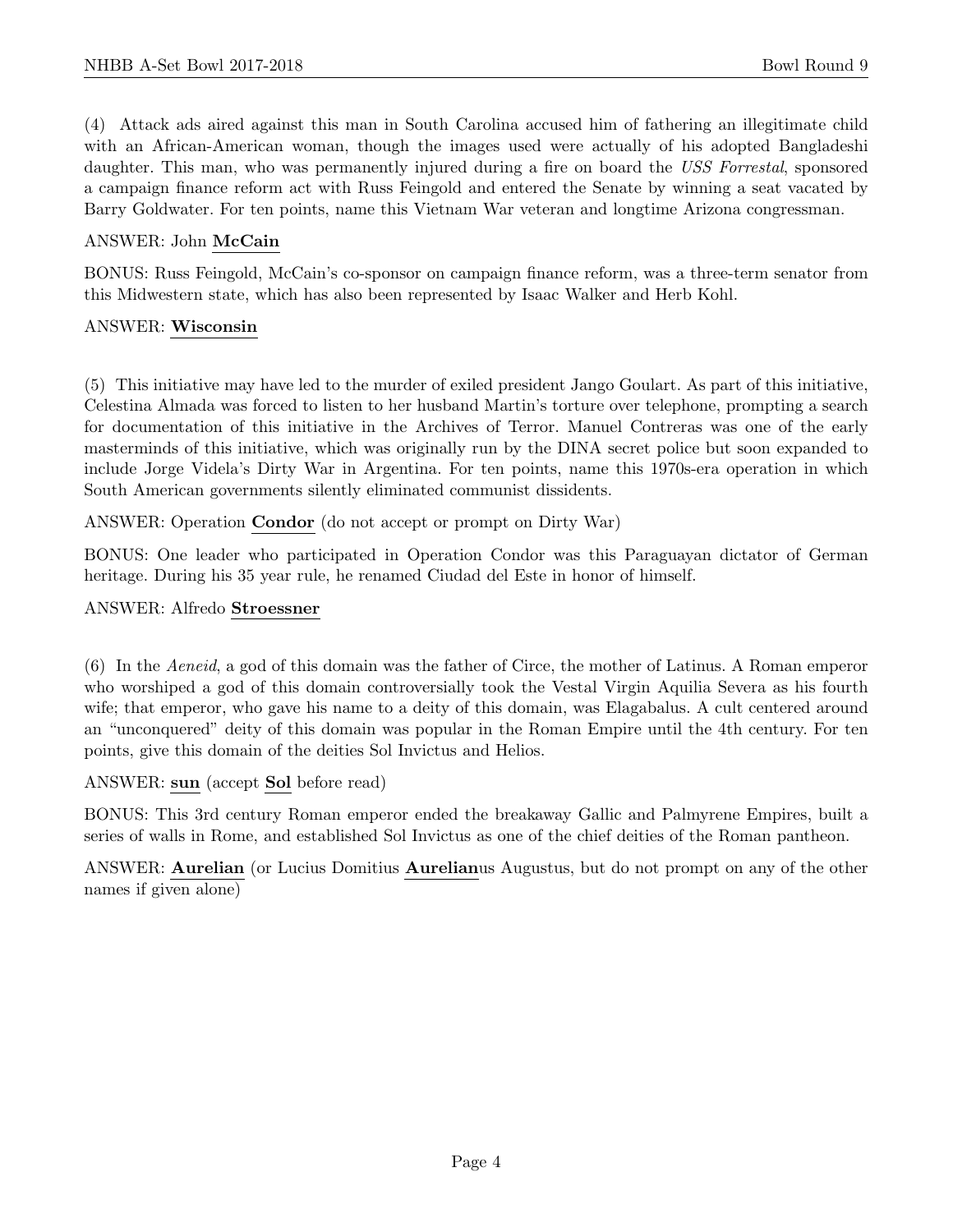(7) This man's negotiations with George Crook were captured in a series of photographs by C.S. Fly. This man participated in a series of conflicts with Mexican troops after his wife and children were killed in a raid led by Jose Maria Carrasco. This man, a de facto successor of Mangas Coloradas, surrendered to the command of Nelson Miles at Skeleton Canyon in 1886. The operation to kill Osama bin Laden was codenamed for, for ten points, what Apache warchief whose name is sometimes exclaimed by jumping paratroopers?

# ANSWER: Geronimo (accept Goyahkla)

BONUS: The tradition of paratroopers shouting "Geronimo" legendarily began at this Army base on the border of Alabama and Georgia. Timothy McVeigh met the other conspirators of the Oklahoma City bombings while training at this fort outside Columbus, Georgia.

# ANSWER: Fort Benning

(8) This man addressed deficiencies in message encrypting by adopting the new "Shark" system of communication. Otto Kranzbuhler successfully defended this man's refusal to help survivors of the Laconia incident, leading him to only be jailed for ten years. After succeeding Erich Raeder in his highest post, this man launched Operation Drumbeat to begin the "Second Happy Time." He advocated for wolf-pack tactics to win the battle of the Atlantic against allied shipping. For ten points, name this admiral of the Kriegsmarine for most of World War II.

# ANSWER: Karl Donitz

BONUS: In the final days of World War II, Karl Donitz became the leader of this short-lived government. Based in a town in Northern Germany, it capitulated in three weeks to the Allies.

ANSWER: Flensburg Government

# Third Quarter

The categories are . . .

- 1. Calvin Coolidge
- 2. Suffragettes Around the World
- 3. Ming Dynasty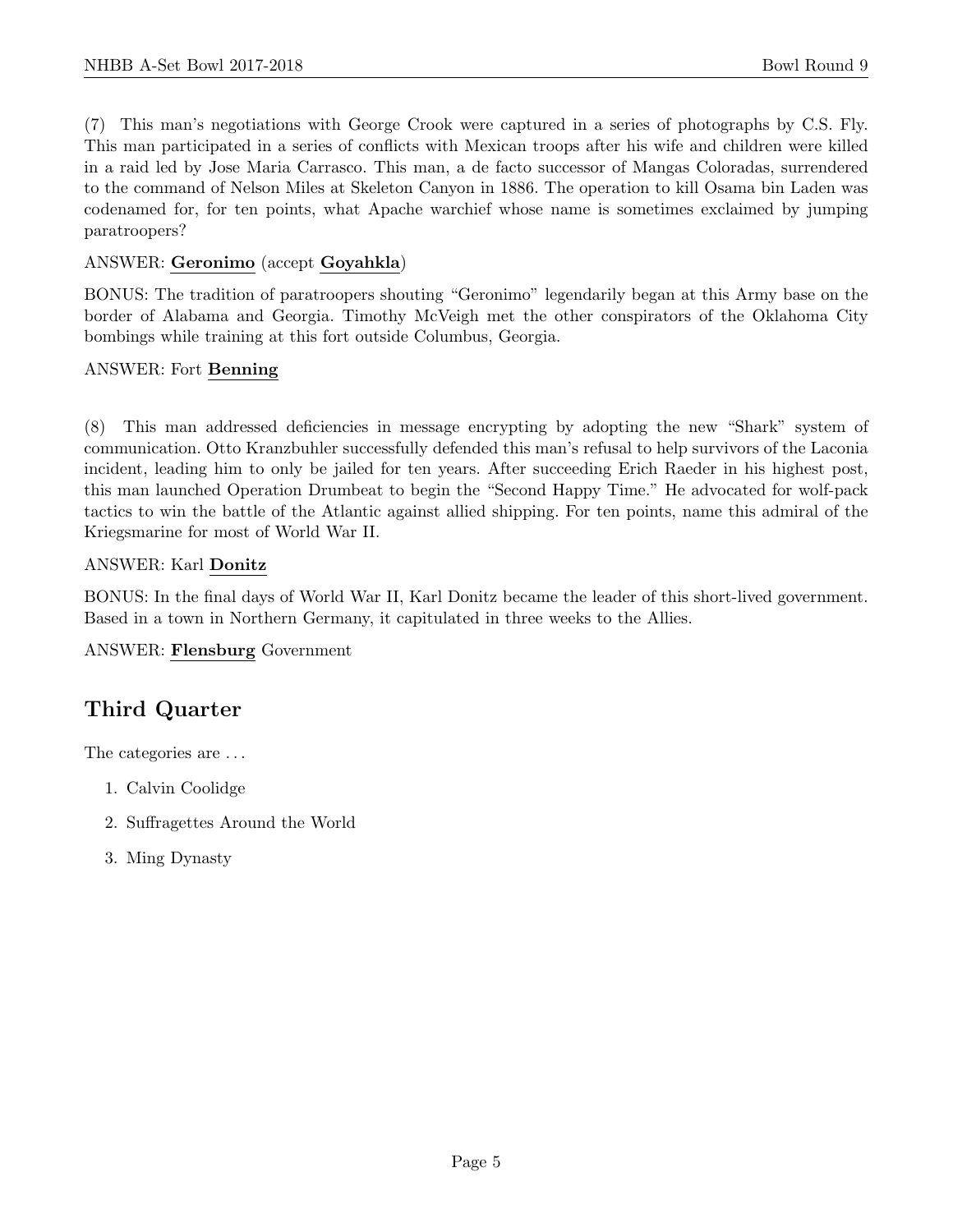#### Calvin Coolidge

Name the...

(1) State Coolidge served as Governor.

# ANSWER: Massachusetts

(2) President he succeeded after a fatal heart attack.

# ANSWER: Warren G. Harding

(3) French term for Coolidge's "hands-off" economic philosophy.

# ANSWER: laissez-faire [lez-ey fair]

(4) Year in which Coolidge was elected to a full term as President.

# ANSWER: 1924

(5) Leading third party candidate in that election, a senator who carried his home state of Wisconsin.

# ANSWER: Robert M. La Follette, Sr.

(6) Former UK ambassador who finished second in that election.

# ANSWER: John Davis

(7) Wealthy Secretary of the Treasury from Pittsburgh who Coolidge inherited from his predecessor.

#### ANSWER: Andrew Mellon

(8) Man who Coolidge appointed Attorney General and, later, to the Supreme Court.

# ANSWER: Harlan Fiske Stone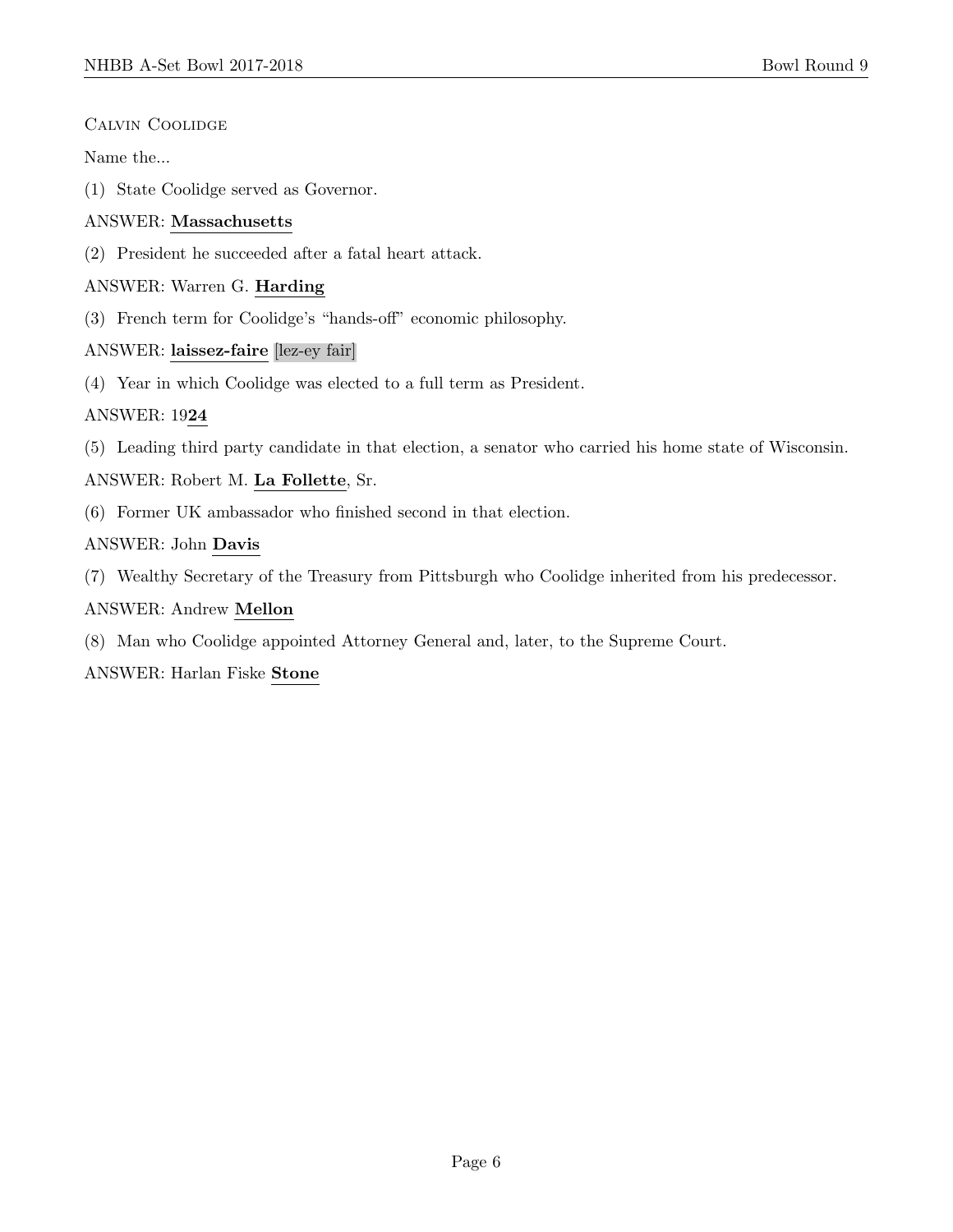#### Suffragettes Around the World

Name the...

(1) Constitutional amendment that gave American women the right to vote.

ANSWER: 19th Amendment to the US Constitution

(2) American who was arrested for voting in the 1872 election and was briefly honored on American coinage.

#### ANSWER: Susan B. Anthony

(3) Deliverer of the "Ain't I a Woman" speech, a former slave who was born Isabella Baumfree.

ANSWER: Sojourner Truth (accept Isabella Baumfree if given before mentioned)

(4) 1848 meeting in New York at which the Declaration of Sentiments, calling for women's suffrage, was issued.

#### ANSWER: Seneca Falls Convention

(5) Group of Americans organized by Alice Paul who kept vigil outside the White House for 2.5 years.

# ANSWER: Silent Sentinels (accept Iron-jawed Angels)

(6) British family of suffragettes that included Sylvia and Emmeline.

#### ANSWER: Pankhurst family

(7) British act that allowed suffragettes on hunger strikes to be released, then recaptured once they'd recovered

# ANSWER: Cat and Mouse Act (accept Prisoners Act of 1912)

(8) Method by which British suffragette Emily Davison died in 1913, possibly suicidal and possibly in protest, in an accident at the Epsom Derby.

ANSWER: ran out onto the horse track and/or was hit by a passing (race)horse (accept either or both underlined parts, and descriptions thereof; prompt on close answers that don't mention horses)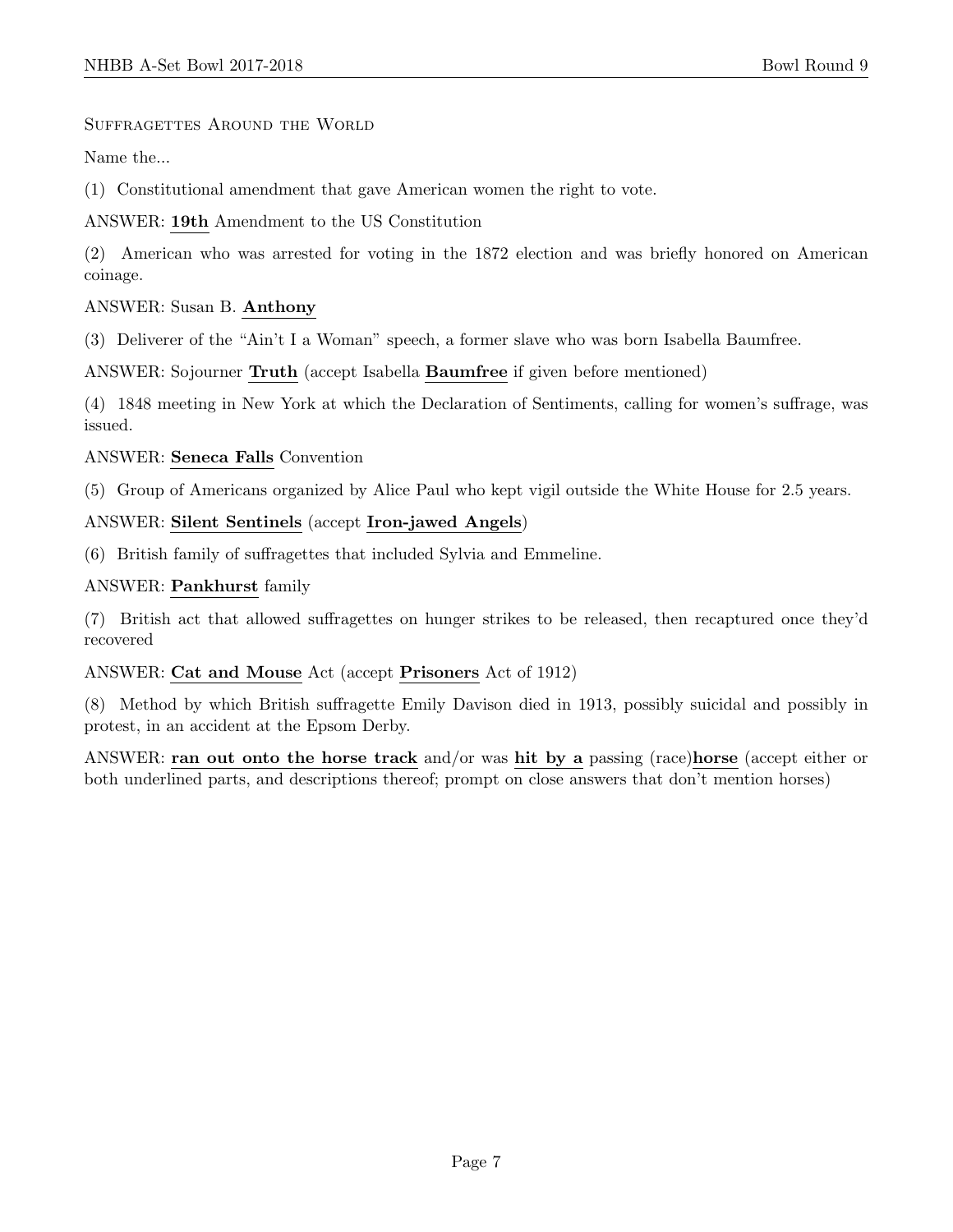# MING DYNASTY

Name the...

(1) Color of Dehua [day-wha] Ming porcelain, and paired with blue in earlier Chinese pottery.

# ANSWER: white

(2) Eunuch [yoo-nuk] explorer whose massive "treasure fleet" went on 7 voyages.

# ANSWER: Zheng He (or Ma He)

(3) Complex in Beijing that served as the Ming imperial palace after it was built in 1420.

# ANSWER: Forbidden City (or Zijin Cheng; accept Gugong)

(4) Structure that connected Beijing and Hangzhou, the oldest artificial river in the world.

# ANSWER: Grand Canal

(5) Third Ming emperor, who employed that explorer, built that complex, and repaired that structure.

# ANSWER: Yongle Emperor (or Zhu Di)

(6) Rebel leader who overthrew the Ming in 1644 and ruled the Shun Dynasty for about a year.

# ANSWER: Li Zicheng

(7) 1363 battle where Zhu Yuanzhang secured the fall of the Yuan Dynasty by destroying their fleet.

# ANSWER: Battle of Lake Poyang

(8) 1449 "Crisis" where over 200,000 Ming soldiers were killed and the Zhengtong Emperor was captured by a small Mongol cavalry force.

ANSWER: Tumu Crisis (or Battle of Tumu; accept additional information that mentions Tumu)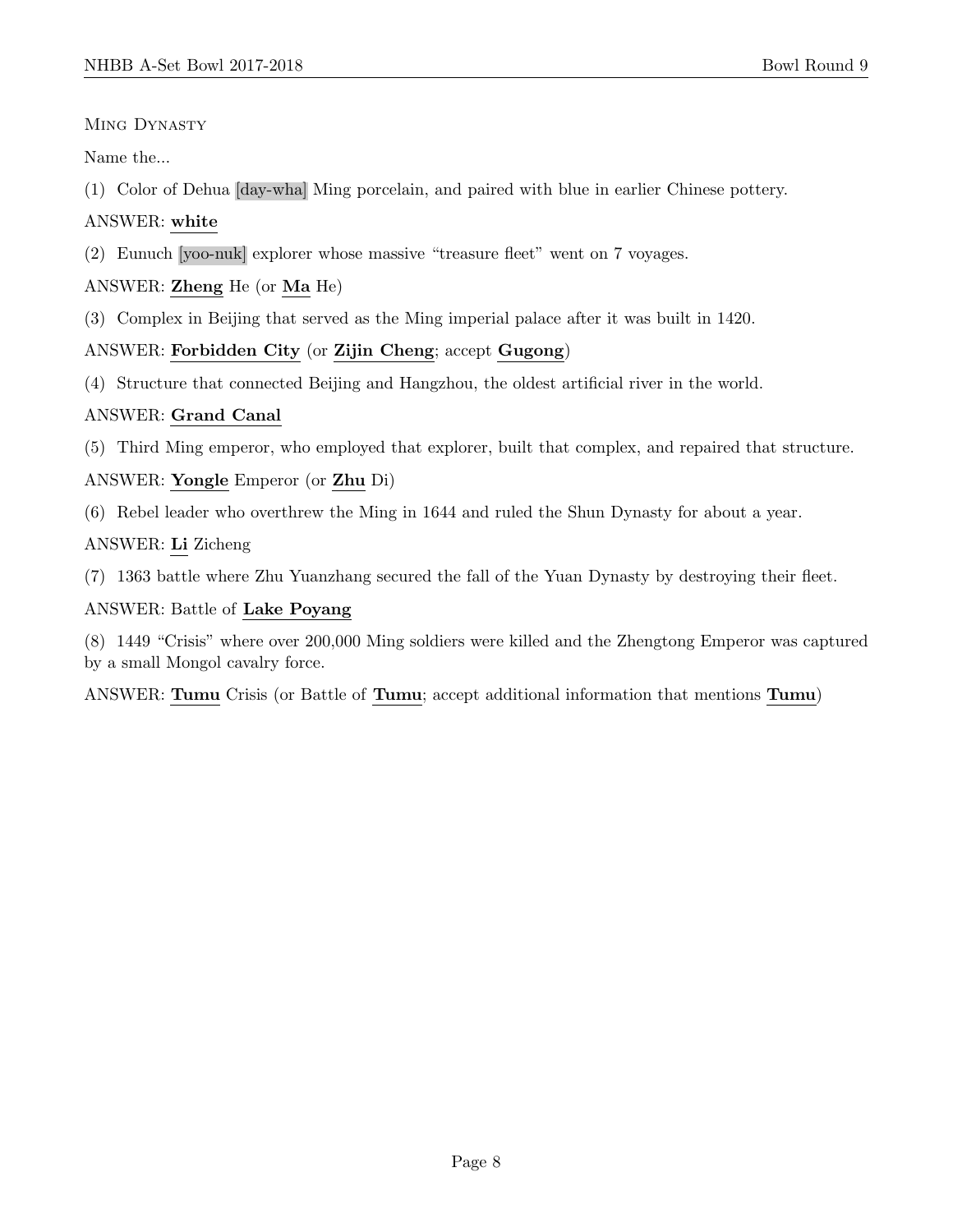# Fourth Quarter

(1) This man's writings detail Eadburh's [ed-buh's] accidental poisoning of her husband Beorhtric [be-oh-trik]. This man, the primary source for the Battle of Ashdown, helped his patron translate Pope Gregory I's  $(+)$  Pastoral Care, which became the oldest extant book written in English. This man's most famous work documented the subject's defeat of Guthrum, creation of the  $(*)$  Danelaw, and rule as King of Wessex. For ten points, name this Welsh bishop who wrote the biography Life of King Alfred.

ANSWER: Bishop Asser

(2) This composer called for a piano with lutheal attachment in his violin rhapsody  $Tzigane$ . In 1910, this man orchestrated a piece meant to evoke a dancing infanta in Baroque-era Spain. A pair of brothers killed by the same shell in  $(+)$  World War I were eulogized in a "Riguadon" this composer included as part of his *Tombeau de Couperin*. This composer of **Pavane for a Dead Princess also wrote a** (\*) repetitive piece for Ida Rubenstein consisting of one long crescendo. For ten points, name this French composer of Bolero.

ANSWER: Maurice Ravel

(3) With the Slavs and the Avars, this empire led a 638 Siege of Constantinople against Heraclius. This empire collapsed to the Islamic Caliphate during Yazdegerd III's reign. Emperor Valerian I was captured and turned into a human (+) footstool after the Battle of Edessa by this empire's King Shapur I. This empire ruled from Ctesiphon signed a Treaty of Eternal Peace with the (\*) Byzantine Emperor Justinian I. Khosrau the Great ruled, for ten points, what Persian empire that succeeded the Parthian Empire and continued to fight Rome?

ANSWER: Sassanid Empire (prompt on Persia before mentioned)

(4) In this state, after the Cockstock Incident, African Americans were banned from residing here and could be punished by Burnett's Lash law. John McLoughlin was a "father" of this state while working in the Hudson's Bay Company. Under James (+) Polk, this region of the United States claimed by Great Britain was annexed in an 1846 Treaty that did not extend the border to (\*) 54-40. Lewis and Clark founded Fort Clatsop in this state, the end of their journey to the Pacific Ocean. A namesake trail led to the Willamette Valley in, for ten points, what modern Pacific Northwest state?

# ANSWER: Oregon

(5) Edward Aethling was brought up in the court of this man's wife Gisela of Bavaria. This man's right hand became part of a cult and was stolen by Mercurius. This ruler was either crowned on Christmas or New Year's Day with a crown from Pope Sylvester II. This Grand Prince succeeded  $(+)$  Géza and created the Archbishopric of Esztergom. To take power, this man killed the (\*) Magyar prince Koppány, who ruled the region near Lake Balaton. Ladislaus I began the canonization campaign for this Arpad ruler and saint. For ten points, name this first Christian king of Hungary.

# ANSWER: Saint Stephen I